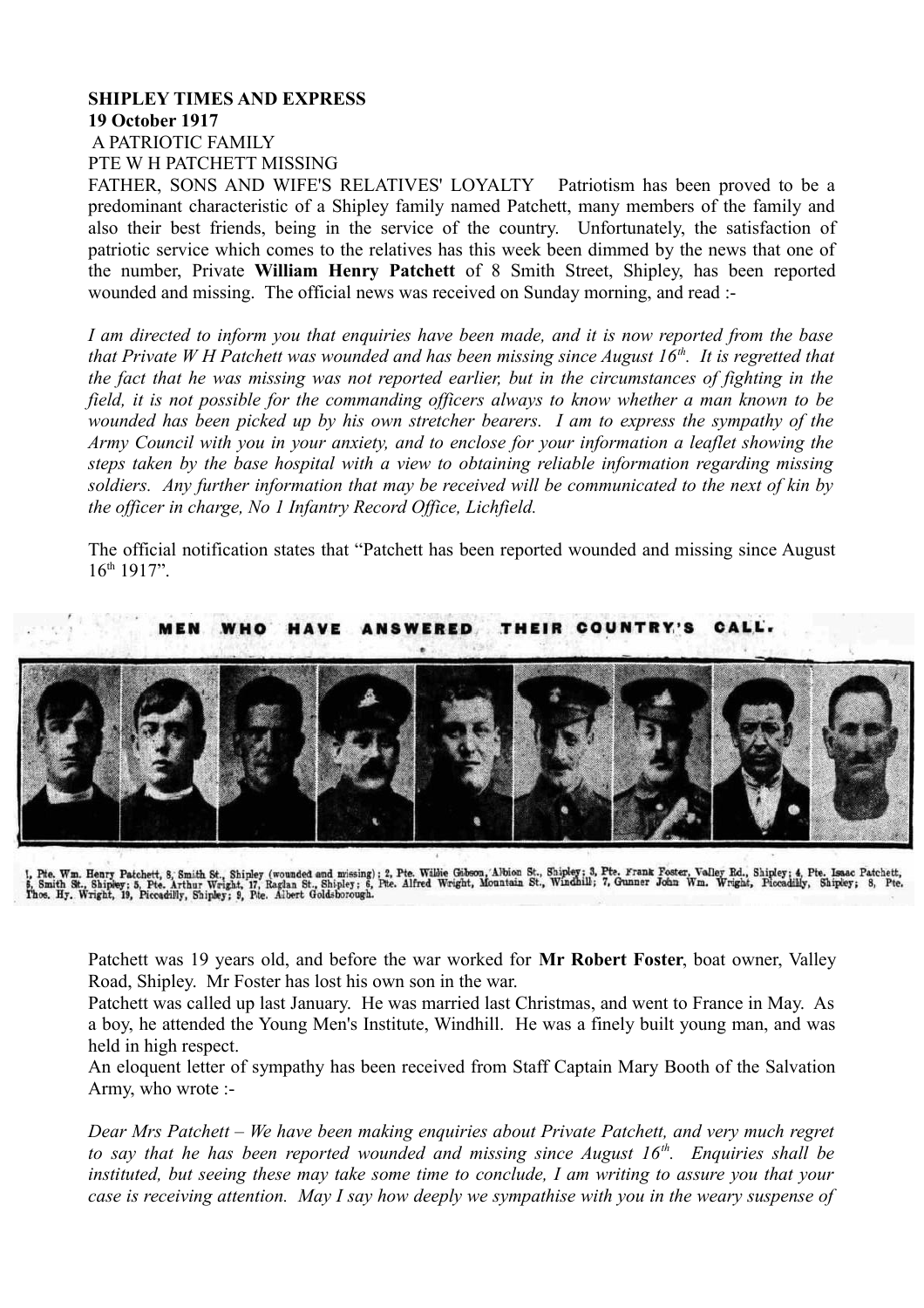*waiting for news. We do not want to raise your hopes too high, for out of the numbers who are missing, alas, so many are never traced. Should this be your case, we do pray that you may be amongst the number who sorrow not without hope, but who have the assurance that there is coming a great day of reunion, when you will meet your loved one again.*

We shall be pleased if any of our correspondents at the Front can assist in relieving the anxiety from which the family are suffering, and we will gladly forward any communications to Mrs Patchett.

Pioneer **Edward Patchett** is the father of Private W H Patchett, and a boatman on the Leeds and Liverpool Canal. He went out to France two years ago from September last, and was invalided home in March last, suffering from rheumatic fever, and has been discharged on pension. He is 45 years of age, and is back again at work. His home is at Smith Street, Shipley.



Mrs Patchett, the mother of Private W H Patchett, has four brothers, all of whom are serving with the colours.

Private Alfred Wright (39), married, lives at Mountain Street, Windhill. He is a plasterer, and before the war was employed by Mr W Green. He enlisted twelve months ago last Christmas, and is now in Egypt.

Gunner **John William Wright** (36), whose home is in Piccadilly, Shipley, is Mrs Patchett's brother. He enlisted three years ago, and before the war was a boatman on the Leeds and Liverpool Canal. He is now in France. A married man, he has a family of two children.

Private Arthur Wright (29) of 17 Raglan Street, Shipley, is another of Mrs Patchett's brothers who is serving. Before the war, he was employed by Mr Tom Hodgson, metal broker, Shipley. He enlisted twelve months ago last Christmas, and is one of the soldiers who have been loaned by the Government to the farmers in Norfolk.

Private Thomas Henry Wright (33), another of the Wright brothers, is a shoeing smith in the army,